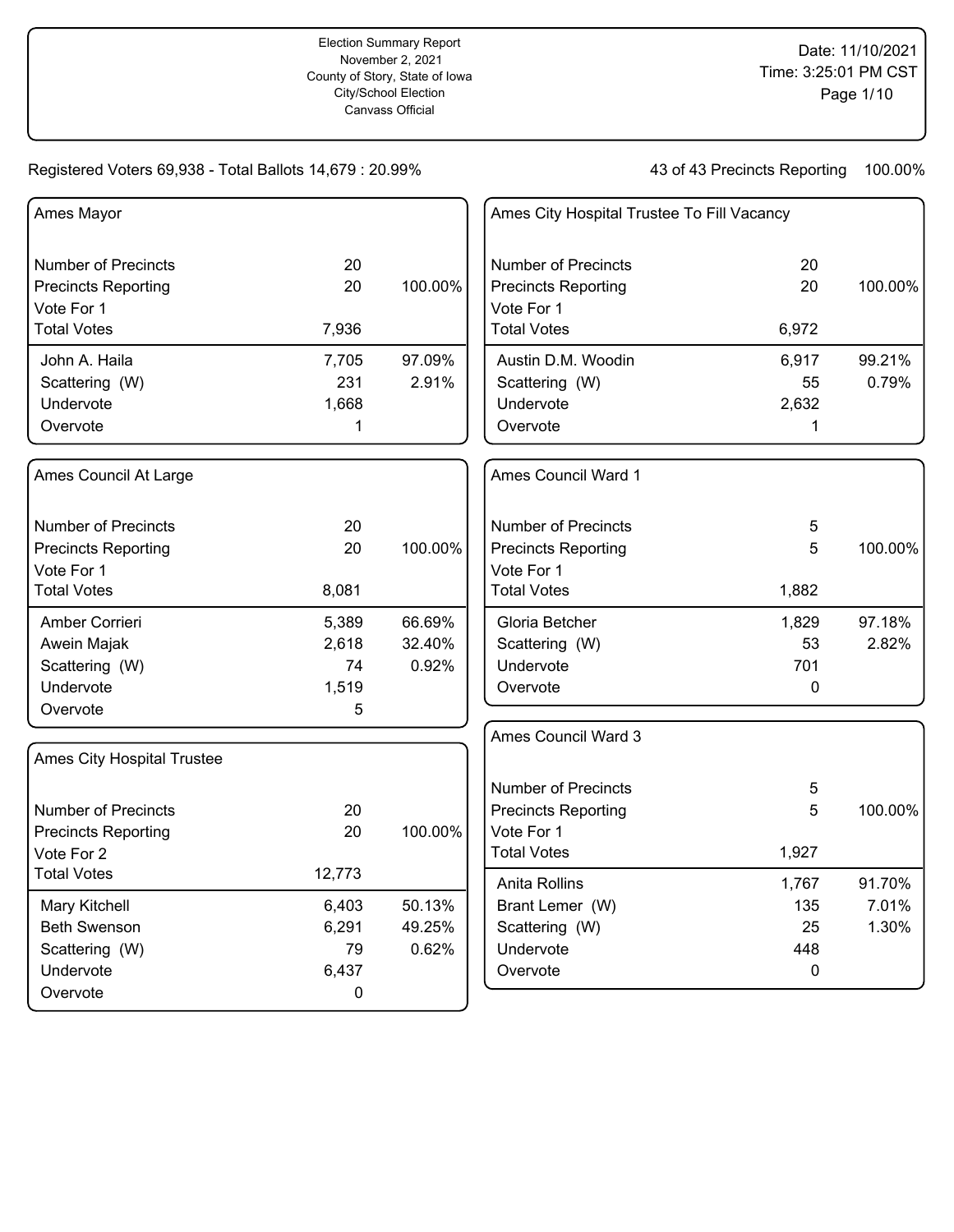| <b>Collins Mayor</b><br>(2-Year Term) |           |         | Gilbert Council At Large         |     |         |
|---------------------------------------|-----------|---------|----------------------------------|-----|---------|
| <b>Number of Precincts</b>            | 1         |         | <b>Number of Precincts</b>       | 1   |         |
| <b>Precincts Reporting</b>            | 1         | 100.00% | <b>Precincts Reporting</b>       | 1   | 100.00% |
| Vote For 1<br><b>Total Votes</b>      | 121       |         | Vote For 2<br><b>Total Votes</b> | 389 |         |
|                                       |           |         |                                  |     |         |
| <b>Brett Comegys</b>                  | 100       | 82.64%  | Stephen J. Mahoney               | 189 | 48.59%  |
| Scattering (W)                        | 21        | 17.36%  | Tera Sitzmann                    | 152 | 39.07%  |
| Undervote                             | 21        |         | Derek Doebel (W)                 | 30  | 7.71%   |
| Overvote                              | 0         |         | Scattering (W)                   | 18  | 4.63%   |
|                                       |           |         | Undervote                        | 91  |         |
| Collins Council At Large              |           |         | Overvote                         | 0   |         |
| <b>Number of Precincts</b>            | 1         |         | <b>Roland Mayor</b>              |     |         |
| <b>Precincts Reporting</b>            | 1         | 100.00% | (2-Year Term)                    |     |         |
| Vote For 3                            |           |         | <b>Number of Precincts</b>       | 1   |         |
| <b>Total Votes</b>                    | 400       |         | <b>Precincts Reporting</b>       | 1   | 100.00% |
|                                       |           |         | Vote For 1                       |     |         |
| Dawnell Kennedy                       | 95        | 23.75%  | <b>Total Votes</b>               | 154 |         |
| Dawn Pasquariello                     | 85        | 21.25%  |                                  |     |         |
| Marissa Welch                         | 65        | 16.25%  | Andrew Webb                      | 133 | 86.36%  |
| Tonia Hopkin                          | 57        | 14.25%  | Scattering (W)                   | 21  | 13.64%  |
| Del Amsden                            | 55        | 13.75%  | Undervote                        | 19  |         |
| <b>Gregory Schlueter</b>              | 42        | 10.50%  | Overvote                         | 0   |         |
| Scattering (W)                        | 1         | 0.25%   |                                  |     |         |
| Undervote                             | 26        |         | Roland Council At Large          |     |         |
| Overvote                              | 0         |         |                                  |     |         |
|                                       |           |         | <b>Number of Precincts</b>       | 1   |         |
| Gilbert Mayor                         |           |         | <b>Precincts Reporting</b>       | 1   | 100.00% |
| (2-Year Term)                         |           |         | Vote For 2                       |     |         |
| <b>Number of Precincts</b>            | 1         |         | <b>Total Votes</b>               | 230 |         |
| <b>Precincts Reporting</b>            | 1         | 100.00% | <b>Riley Larson</b>              | 152 | 66.09%  |
| Vote For 1                            |           |         | Amy Knoll (W)                    | 59  | 25.65%  |
| <b>Total Votes</b>                    | 223       |         | Scattering (W)                   | 19  | 8.26%   |
| Jonathan C. Popp                      | 210       | 94.17%  | Undervote                        | 116 |         |
| Scattering (W)                        | 13        | 5.83%   | Overvote                         | 0   |         |
| Undervote                             | 17        |         |                                  |     |         |
| Overvote                              | $\pmb{0}$ |         |                                  |     |         |
|                                       |           |         |                                  |     |         |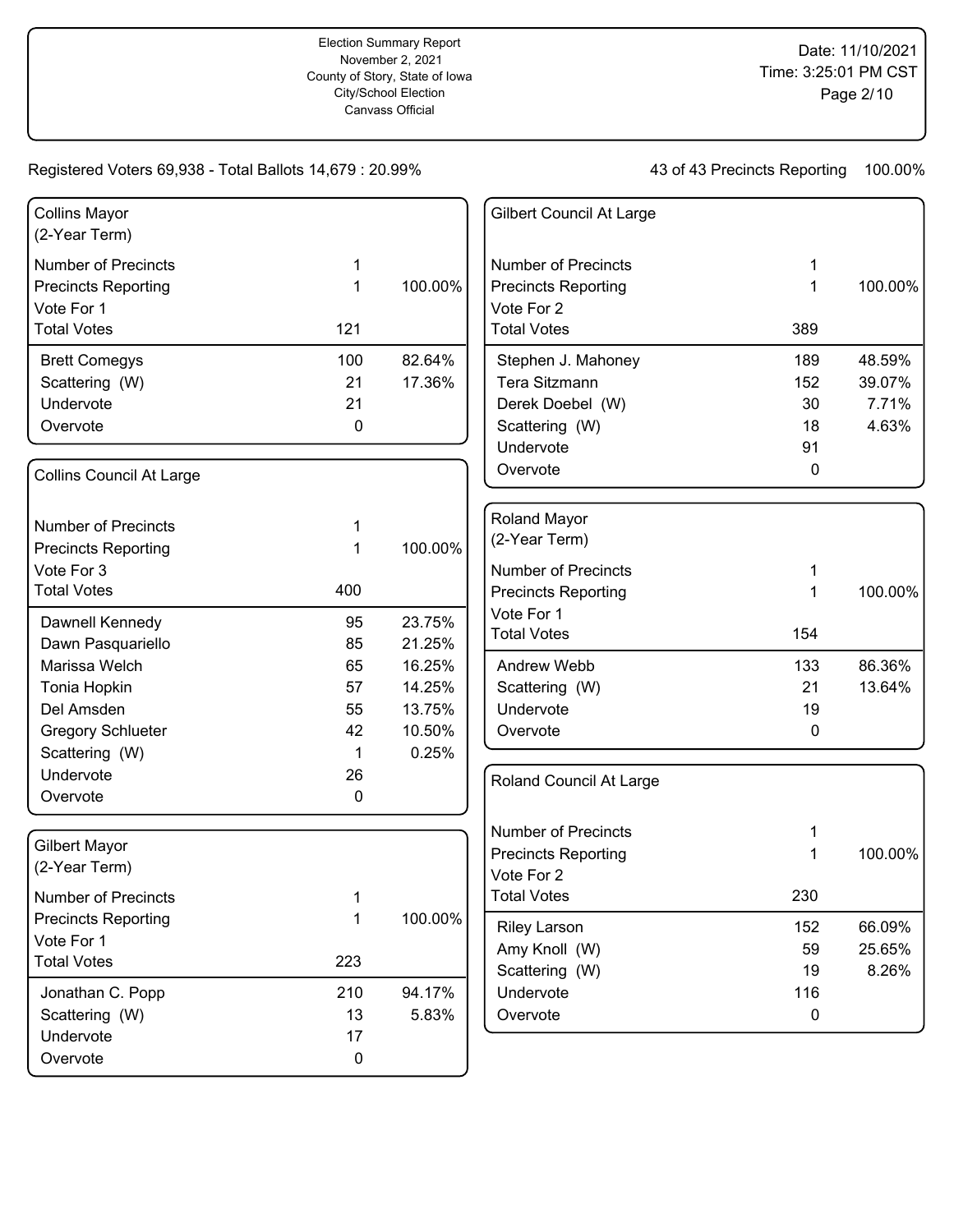| Roland Council At Large To Fill Vacancy |       |         | Maxwell Mayor<br>(2-Year Term) |             |         |
|-----------------------------------------|-------|---------|--------------------------------|-------------|---------|
| <b>Number of Precincts</b>              | 1     |         | <b>Number of Precincts</b>     | 1           |         |
| <b>Precincts Reporting</b>              | 1     | 100.00% | <b>Precincts Reporting</b>     | 1           | 100.00% |
| Vote For 1                              |       |         | Vote For 1                     |             |         |
| <b>Total Votes</b>                      | 140   |         | <b>Total Votes</b>             | 211         |         |
| <b>Chance McDonald</b>                  | 112   | 80.00%  | Jameson Hudson                 | 175         | 82.94%  |
| Amy Knoll (W)                           | 18    | 12.86%  | Roger Pointer (W)              | 36          | 17.06%  |
| Scattering (W)                          | 10    | 7.14%   | Scattering (W)                 | $\mathbf 0$ | 0%      |
| Undervote                               | 33    |         | Undervote                      | 10          |         |
| Overvote                                | 0     |         | Overvote                       | 0           |         |
| <b>Huxley Mayor</b><br>(2-Year Term)    |       |         | Maxwell Council At Large       |             |         |
| <b>Number of Precincts</b>              | 1     |         | <b>Number of Precincts</b>     | 1           |         |
| <b>Precincts Reporting</b>              | 1     | 100.00% | <b>Precincts Reporting</b>     | 1           | 100.00% |
| Vote For 1                              |       |         | Vote For 2                     |             |         |
| <b>Total Votes</b>                      | 596   |         | <b>Total Votes</b>             | 405         |         |
| Kevin Deaton                            | 561   | 94.13%  | Lauryn R. Myers                | 156         | 38.52%  |
| Scattering (W)                          | 35    | 5.87%   | Kenneth Jans                   | 154         | 38.02%  |
| Undervote                               | 121   |         | Gordon Smith                   | 69          | 17.04%  |
| Overvote                                | 0     |         | Joe Palensky (W)               | 21          | 5.19%   |
|                                         |       |         | Scattering (W)                 | 5           | 1.23%   |
| Huxley Council At Large                 |       |         | Undervote                      | 37          |         |
|                                         |       |         | Overvote                       | 0           |         |
| <b>Number of Precincts</b>              | 1     |         |                                |             |         |
| <b>Precincts Reporting</b>              | 1     | 100.00% | <b>Zearing Mayor</b>           |             |         |
| Vote For 3                              |       |         | (2-Year Term)                  |             |         |
| <b>Total Votes</b>                      | 1,661 |         | <b>Number of Precincts</b>     | 1           |         |
| Rory Echer                              | 443   | 26.67%  | <b>Precincts Reporting</b>     | 1           | 100.00% |
| Niko Pilcher                            | 422   | 25.41%  | Vote For 1                     |             |         |
| David G. Kuhn                           | 400   | 24.08%  | <b>Total Votes</b>             | 164         |         |
| <b>Greg Mulder</b>                      | 378   | 22.76%  | <b>Tim Reed</b>                | 87          | 53.05%  |
| Scattering (W)                          | 18    | 1.08%   | Nicole Jeffries                | 67          | 40.85%  |
| Undervote                               | 490   |         | Scattering (W)                 | 10          | 6.10%   |
| Overvote                                | 0     |         | Undervote                      | 10          |         |
|                                         |       |         | Overvote                       | $\pmb{0}$   |         |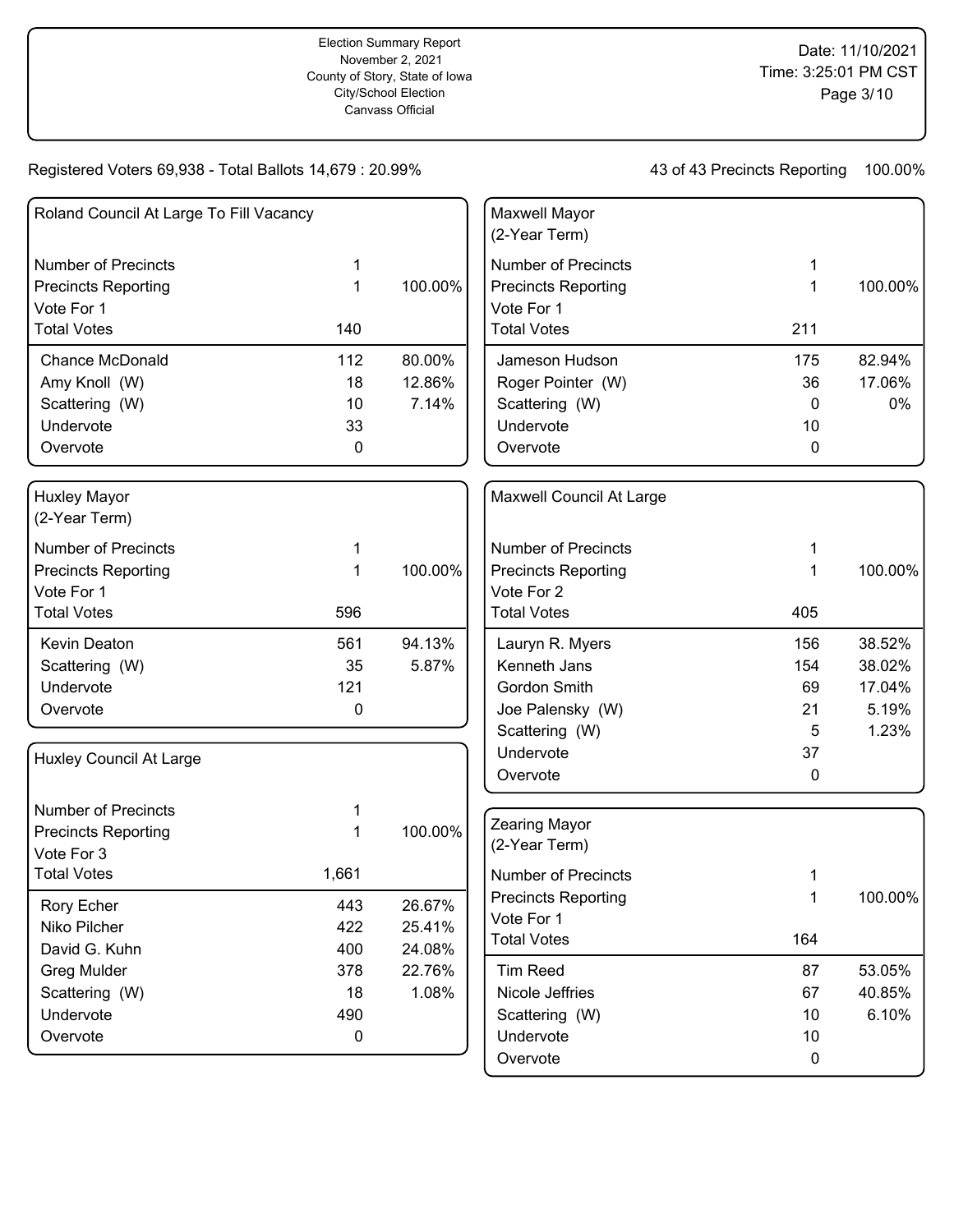| Zearing Council At Large   |                |         | Nevada Council Ward 2                    |             |         |
|----------------------------|----------------|---------|------------------------------------------|-------------|---------|
| <b>Number of Precincts</b> | 1              |         | <b>Number of Precincts</b>               | 1           |         |
| <b>Precincts Reporting</b> | 1              | 100.00% | <b>Precincts Reporting</b>               | 1           | 100.00% |
| Vote For 3                 |                |         | Vote For 1                               |             |         |
| <b>Total Votes</b>         | 486            |         | <b>Total Votes</b>                       | 156         |         |
| David Tisdale              | 106            | 21.81%  | <b>Brian Hanson</b>                      | 141         | 90.38%  |
| Sandy Perisho              | 94             | 19.34%  | Scattering (W)                           | 15          | 9.62%   |
| Rick L. Good               | 66             | 13.58%  | Undervote                                | 45          |         |
| <b>Bret Harris</b>         | 59             | 12.14%  | Overvote                                 | $\mathbf 0$ |         |
| Jessica Perisho            | 53             | 10.91%  |                                          |             |         |
| Martin Herr (W)            | 39             | 8.02%   | Nevada Council Ward 4                    |             |         |
| Bambi Cerka                | 35             | 7.20%   |                                          |             |         |
| Robin Johnson (W)          | 32             | 6.58%   |                                          |             |         |
| Scattering (W)             | $\overline{2}$ | 0.41%   | <b>Number of Precincts</b>               | 1           |         |
| Undervote                  | 36             |         | <b>Precincts Reporting</b>               | 1           | 100.00% |
| Overvote                   | $\mathbf 0$    |         | Vote For 1                               |             |         |
|                            |                |         | <b>Total Votes</b>                       | 255         |         |
| Nevada Mayor               |                |         | Dane Nealson                             | 240         | 94.12%  |
|                            |                |         | Scattering (W)                           | 15          | 5.88%   |
|                            |                |         | Undervote                                | 35          |         |
| <b>Number of Precincts</b> | 4              |         | Overvote                                 | 0           |         |
| <b>Precincts Reporting</b> | 4              | 100.00% |                                          |             |         |
| Vote For 1                 |                |         | Colo Mayor To Fill Vacancy               |             |         |
| <b>Total Votes</b>         | 878            |         |                                          |             |         |
| <b>Brett Barker</b>        | 811            | 92.37%  | Number of Precincts                      |             |         |
| Scattering (W)             | 67             | 7.63%   |                                          | 1           |         |
| Undervote                  | 104            |         | <b>Precincts Reporting</b><br>Vote For 1 | 1           | 100.00% |
| Overvote                   | 0              |         | <b>Total Votes</b>                       | 112         |         |
|                            |                |         |                                          |             |         |
| Nevada Council At Large    |                |         | <b>Brent Bappe</b>                       | 109         | 97.32%  |
|                            |                |         | Scattering (W)                           | 3           | 2.68%   |
| <b>Number of Precincts</b> |                |         | Undervote                                | 4           |         |
| <b>Precincts Reporting</b> | 4<br>4         | 100.00% | Overvote                                 | 0           |         |
| Vote For 1                 |                |         |                                          |             |         |
| <b>Total Votes</b>         | 807            |         |                                          |             |         |
|                            |                |         |                                          |             |         |
| <b>Steve Skaggs</b>        | 739            | 91.57%  |                                          |             |         |
| Charlie Good (W)           | 43             | 5.33%   |                                          |             |         |
| Scattering (W)             | 25             | 3.10%   |                                          |             |         |
| Undervote                  | 175            |         |                                          |             |         |
| Overvote                   | $\pmb{0}$      |         |                                          |             |         |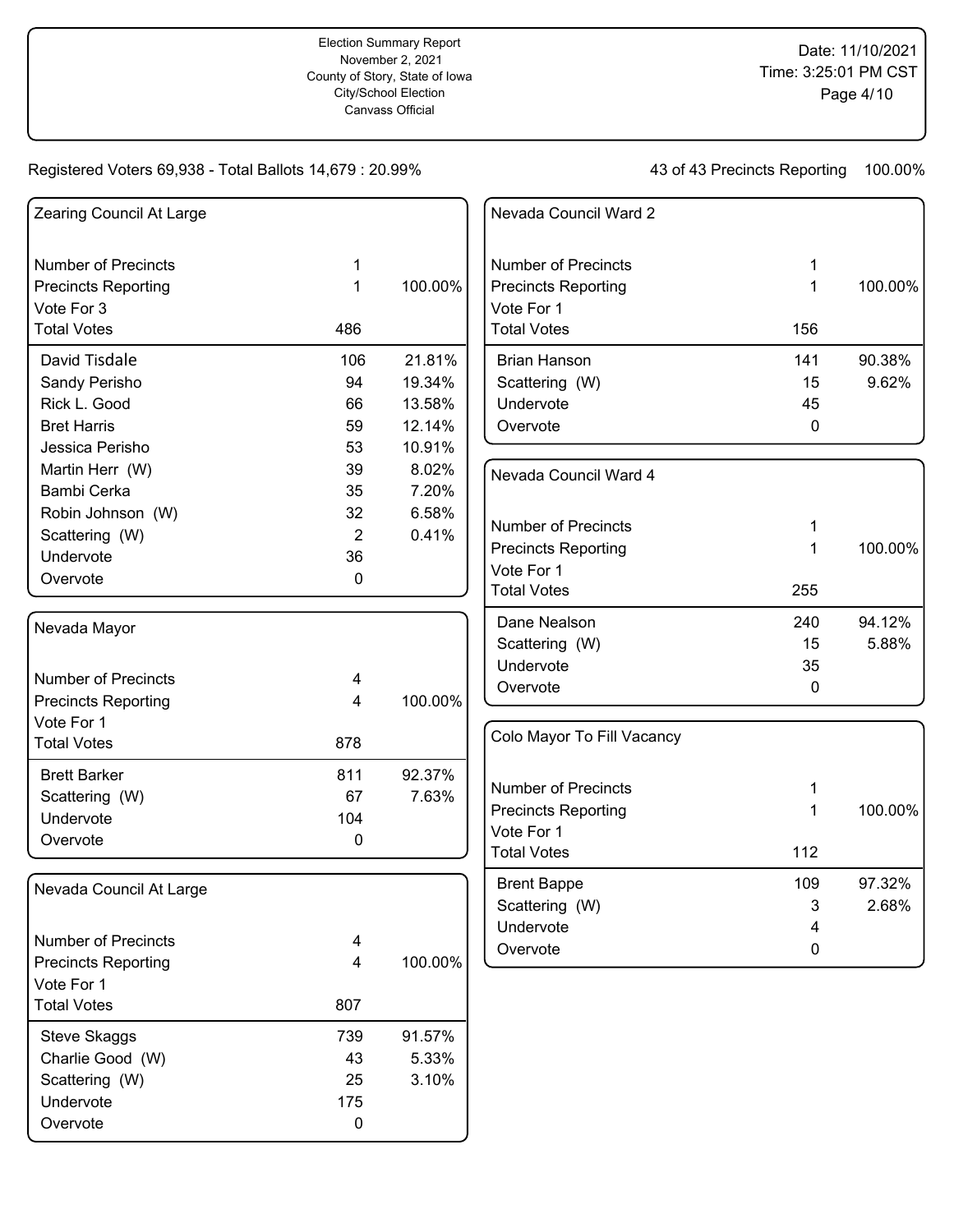| Colo Council At Large      |           |         | Slater Mayor<br>(2-Year Term) |             |         |
|----------------------------|-----------|---------|-------------------------------|-------------|---------|
| <b>Number of Precincts</b> | 1         |         | <b>Number of Precincts</b>    |             |         |
| <b>Precincts Reporting</b> | 1         | 100.00% | <b>Precincts Reporting</b>    | 1           | 100.00% |
| Vote For 3                 |           |         | Vote For 1                    |             |         |
| <b>Total Votes</b>         | 289       |         | <b>Total Votes</b>            | 301         |         |
| Joshua Vaughn              | 98        | 33.91%  | John F. Kahler                | 292         | 97.01%  |
| Randy Stoeffler            | 93        | 32.18%  | Scattering (W)                | 9           | 2.99%   |
| Avery King                 | 92        | 31.83%  | Undervote                     | 22          |         |
| Scattering (W)             | 6         | 2.08%   | Overvote                      | 0           |         |
| Undervote                  | 59        |         |                               |             |         |
| Overvote                   | 0         |         | Slater Council At Large       |             |         |
| Sheldahl Mayor             |           |         |                               |             |         |
|                            |           |         | <b>Number of Precincts</b>    | 1           |         |
|                            |           |         | <b>Precincts Reporting</b>    | 1           | 100.00% |
| <b>Number of Precincts</b> | 1         |         | Vote For 3                    |             |         |
| <b>Precincts Reporting</b> | 1         | 100.00% | <b>Total Votes</b>            | 869         |         |
| Vote For 1                 |           |         | Shawn Birdsall                | 247         | 28.42%  |
| <b>Total Votes</b>         | 25        |         | Kenneth E. May                | 245         | 28.19%  |
| <b>Todd Anderson</b>       | 20        | 80.00%  | M. Susan Erickson             | 214         | 24.63%  |
| Scattering (W)             | 5         | 20.00%  | Evy Raes                      | 155         | 17.84%  |
| Undervote                  | 6         |         | Scattering (W)                | 8           | 0.92%   |
| Overvote                   | 0         |         | Undervote                     | 100         |         |
|                            |           |         | Overvote                      | $\mathbf 0$ |         |
| Sheldahl Council At Large  |           |         |                               |             |         |
|                            |           |         | <b>Story City Mayor</b>       |             |         |
| <b>Number of Precincts</b> | 1         |         |                               |             |         |
| <b>Precincts Reporting</b> | 1         | 100.00% | <b>Number of Precincts</b>    |             |         |
| Vote For 3                 |           |         | <b>Precincts Reporting</b>    | 1           | 100.00% |
| Total Votes                | 81        |         | Vote For 1                    |             |         |
| Luke Vance                 | 23        | 28.40%  | <b>Total Votes</b>            | 359         |         |
| Mark J. Murray             | 22        | 27.16%  | Mike L. Jensen                | 350         | 97.49%  |
| <b>Travis Harris</b>       | 16        | 19.75%  | Scattering (W)                | 9           | 2.51%   |
| Raymond Harris             | 16        | 19.75%  | Undervote                     | 18          |         |
| Scattering (W)             | 4         | 4.94%   | Overvote                      | 0           |         |
| Undervote                  | 12        |         |                               |             |         |
| Overvote                   | $\pmb{0}$ |         |                               |             |         |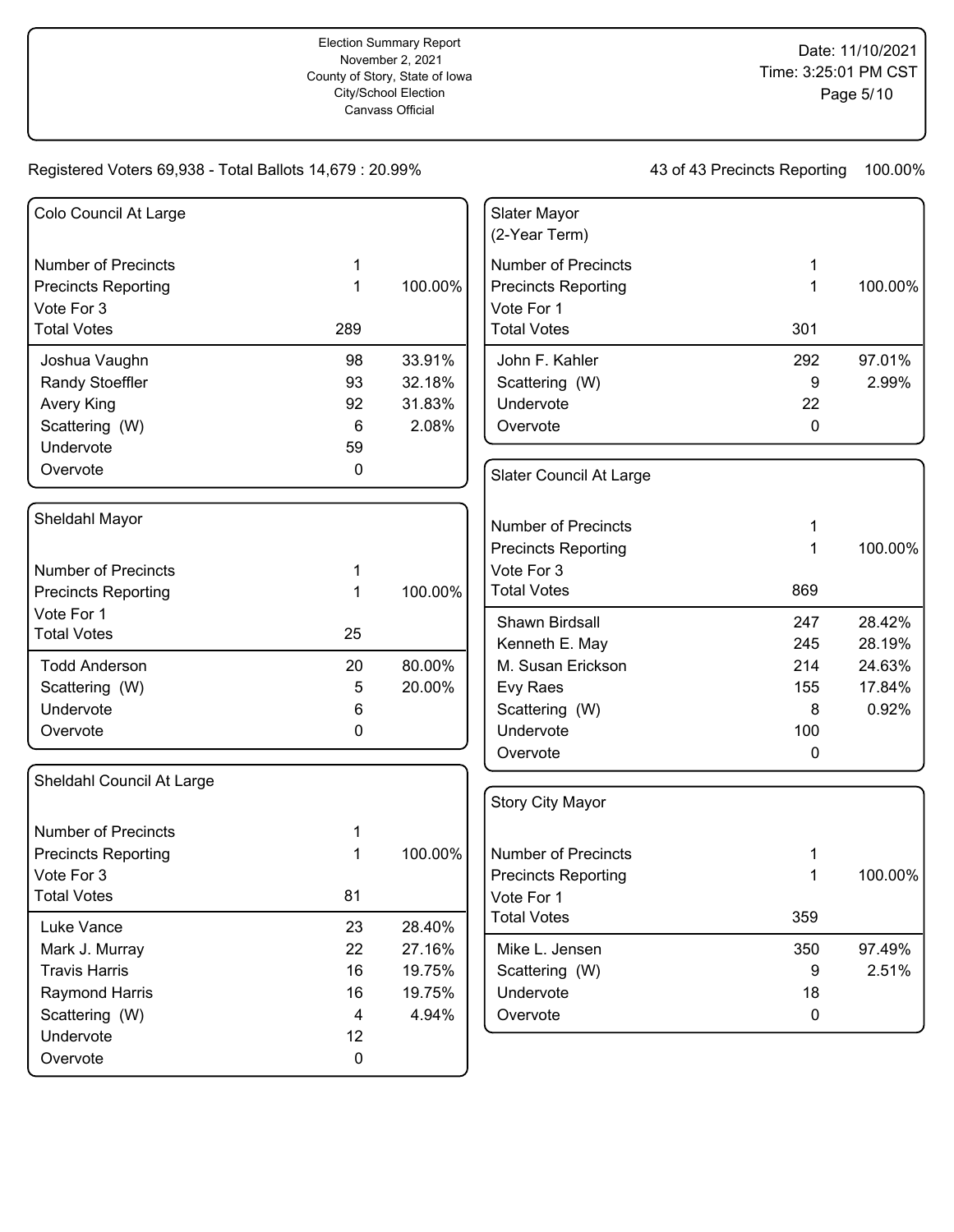| Story City Council At Large                 |                |         | Cambridge Council At Large |     |         |
|---------------------------------------------|----------------|---------|----------------------------|-----|---------|
| <b>Number of Precincts</b>                  | 1              |         | <b>Number of Precincts</b> |     |         |
| <b>Precincts Reporting</b>                  | 1              | 100.00% | <b>Precincts Reporting</b> | 1   | 100.00% |
| Vote For 2                                  |                |         | Vote For 3                 |     |         |
| <b>Total Votes</b>                          | 629            |         | <b>Total Votes</b>         | 532 |         |
| David Sporleder                             | 314            | 49.92%  | Michael J. Macki           | 133 | 25.00%  |
| Mary K. Solberg                             | 298            | 47.38%  | <b>Barb McBreen</b>        | 119 | 22.37%  |
| Scattering (W)                              | 17             | 2.70%   | <b>Taylor Bassett</b>      | 95  | 17.86%  |
| Undervote                                   | 125            |         | Riley T. Harper            | 71  | 13.35%  |
| Overvote                                    | 0              |         | Jason Bohning              | 56  | 10.53%  |
|                                             |                |         | Mark Kahler (W)            | 53  | 9.96%   |
| Story City Council At Large To Fill Vacancy |                |         | Scattering (W)             | 5   | 0.94%   |
|                                             |                |         | Undervote                  | 86  |         |
|                                             |                |         | Overvote                   | 0   |         |
| <b>Number of Precincts</b>                  | 1              |         |                            |     |         |
| <b>Precincts Reporting</b>                  | 1              | 100.00% | McCallsburg Mayor          |     |         |
| Vote For 2                                  |                |         | (2-Year Term)              |     |         |
| <b>Total Votes</b>                          | 661            |         |                            |     |         |
| Rhonda J. Ostrem                            | 324            | 49.02%  | <b>Number of Precincts</b> | 1   |         |
| Jim O'Connor                                | 324            | 49.02%  | <b>Precincts Reporting</b> | 1   | 100.00% |
| Scattering (W)                              | 13             | 1.97%   | Vote For 1                 |     |         |
| Undervote                                   | 91             |         | <b>Total Votes</b>         | 92  |         |
| Overvote                                    | $\overline{c}$ |         | David Muth                 | 46  | 50.00%  |
|                                             |                |         | John Muntz (W)             | 25  | 27.17%  |
| Cambridge Mayor                             |                |         | Christopher Erickson       | 15  | 16.30%  |
|                                             |                |         | Scattering (W)             | 6   | 6.52%   |
|                                             |                |         | Undervote                  | 5   |         |
| <b>Number of Precincts</b>                  | 1              |         | Overvote                   | 0   |         |
| <b>Precincts Reporting</b>                  | 1              | 100.00% |                            |     |         |
| Vote For 1                                  |                |         |                            |     |         |
| <b>Total Votes</b>                          | 186            |         |                            |     |         |
| Bobby Chubbic (W)                           | 91             | 48.92%  |                            |     |         |
| Steven Kovarik                              | 90             | 48.39%  |                            |     |         |
| Scattering (W)                              | 5              | 2.69%   |                            |     |         |
| Undervote                                   | 20             |         |                            |     |         |
| Overvote                                    | $\mathbf 0$    |         |                            |     |         |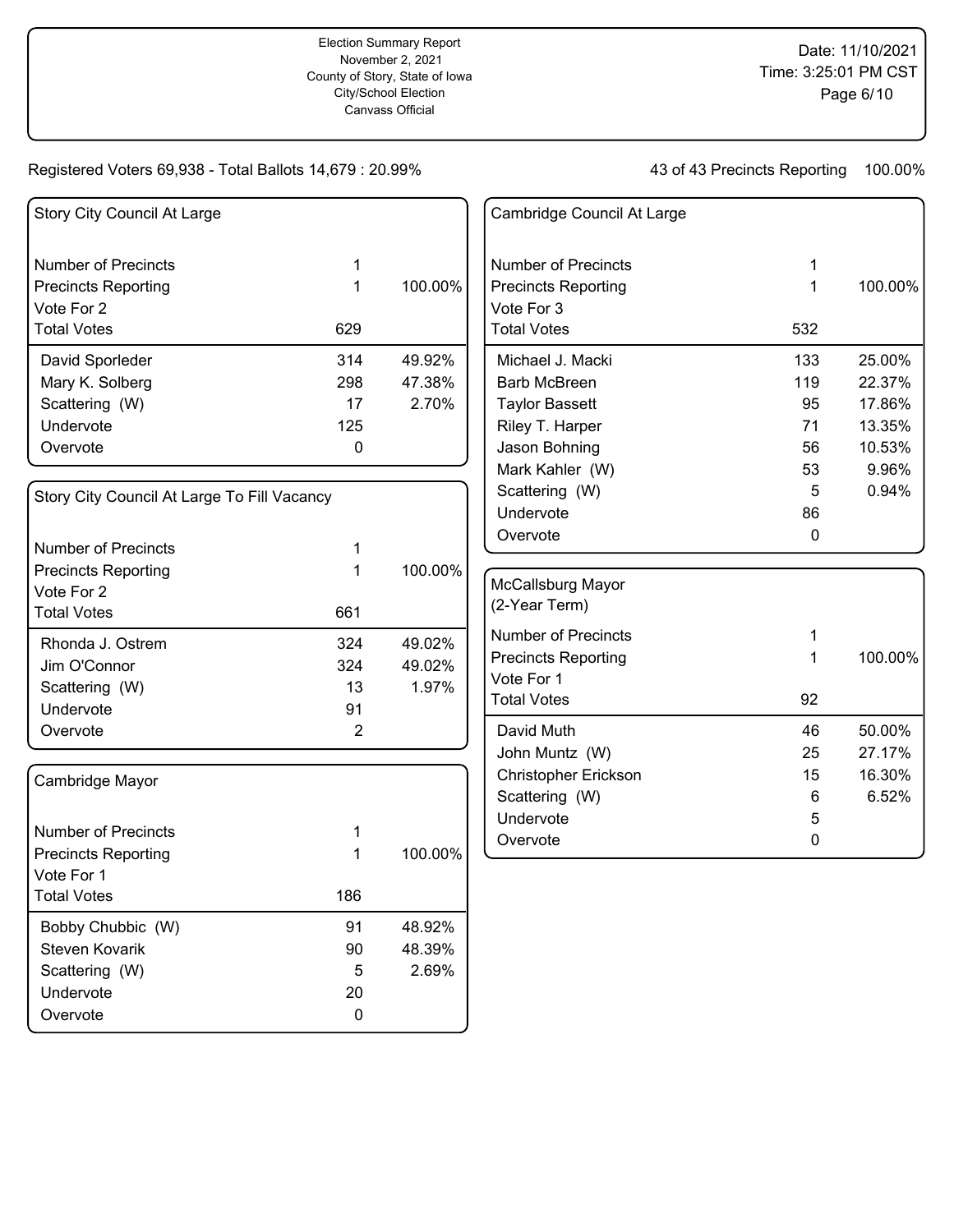| McCallsburg Council At Large |     |         |
|------------------------------|-----|---------|
| <b>Number of Precincts</b>   | 1   |         |
| <b>Precincts Reporting</b>   | 1   | 100.00% |
| Vote For 3                   |     |         |
| <b>Total Votes</b>           | 265 |         |
| <b>Emily Jean Banks</b>      | 68  | 25.66%  |
| Scott T. Anderson            | 56  | 21.13%  |
| William D. Lytle             | 55  | 20.75%  |
| Gayle Springer               | 48  | 18.11%  |
| LeAnn Hazen                  | 24  | 9.06%   |
| Scattering (W)               | 14  | 5.28%   |
| Undervote                    | 26  |         |
| Overvote                     | 0   |         |
| Kelley Council At Large      |     |         |
| Number of Precincts          | 1   |         |
| <b>Precincts Reporting</b>   | 1   | 100.00% |
| Vote For 2                   |     |         |
| <b>Total Votes</b>           | 29  |         |
| Tim Salasek (W)              | 11  | 37.93%  |
| David Hauge (W)              | 10  | 34.48%  |
| Scattering (W)               | 8   | 27.59%  |
| Undervote                    | 51  |         |
| Overvote                     | 0   |         |

| Ames Director At Large     |        |         |
|----------------------------|--------|---------|
| Number of Precincts        | 23     |         |
| <b>Precincts Reporting</b> | 23     | 100.00% |
| Vote For 3                 |        |         |
| <b>Total Votes</b>         | 26,599 |         |
| Amy Erica Smith            | 5,526  | 20.78%  |
| Kelly Winfrey              | 5,193  | 19.52%  |
| <b>Brett Becker</b>        | 4,628  | 17.40%  |
| Kira Werstein              | 3,211  | 12.07%  |
| Tom Purl                   | 2,966  | 11.15%  |
| <b>Rolf Duvick</b>         | 2,851  | 10.72%  |
| William Scott Dryer        | 2,202  | 8.28%   |
| Scattering (W)             | 22     | 0.08%   |
| Undervote                  | 572    |         |
| Overvote                   | 15     |         |
|                            |        |         |

| <b>Ballard Director At Large</b>                                          |                            |                           |
|---------------------------------------------------------------------------|----------------------------|---------------------------|
| Number of Precincts<br><b>Precincts Reporting</b>                         | 6<br>6                     | 100.00%                   |
| Vote For 1<br><b>Total Votes</b>                                          | 1,506                      |                           |
| Stacey Noe<br>Jean E. Saveraid<br>Scattering (W)<br>Undervote<br>Overvote | 863<br>640<br>3<br>46<br>1 | 57.30%<br>42.50%<br>0.20% |

| Overvote                           | 0     |         |
|------------------------------------|-------|---------|
| Undervote                          | 101   |         |
| Scattering (W)                     | 9     | 0.62%   |
| <b>Grant Nason</b>                 | 547   | 37.67%  |
| Darin Wohlgemuth                   | 896   | 61.71%  |
| <b>Total Votes</b>                 | 1,452 |         |
| Vote For 1                         |       |         |
| <b>Precincts Reporting</b>         | 6     | 100.00% |
| Number of Precincts                | 6     |         |
| <b>Ballard Director District 3</b> |       |         |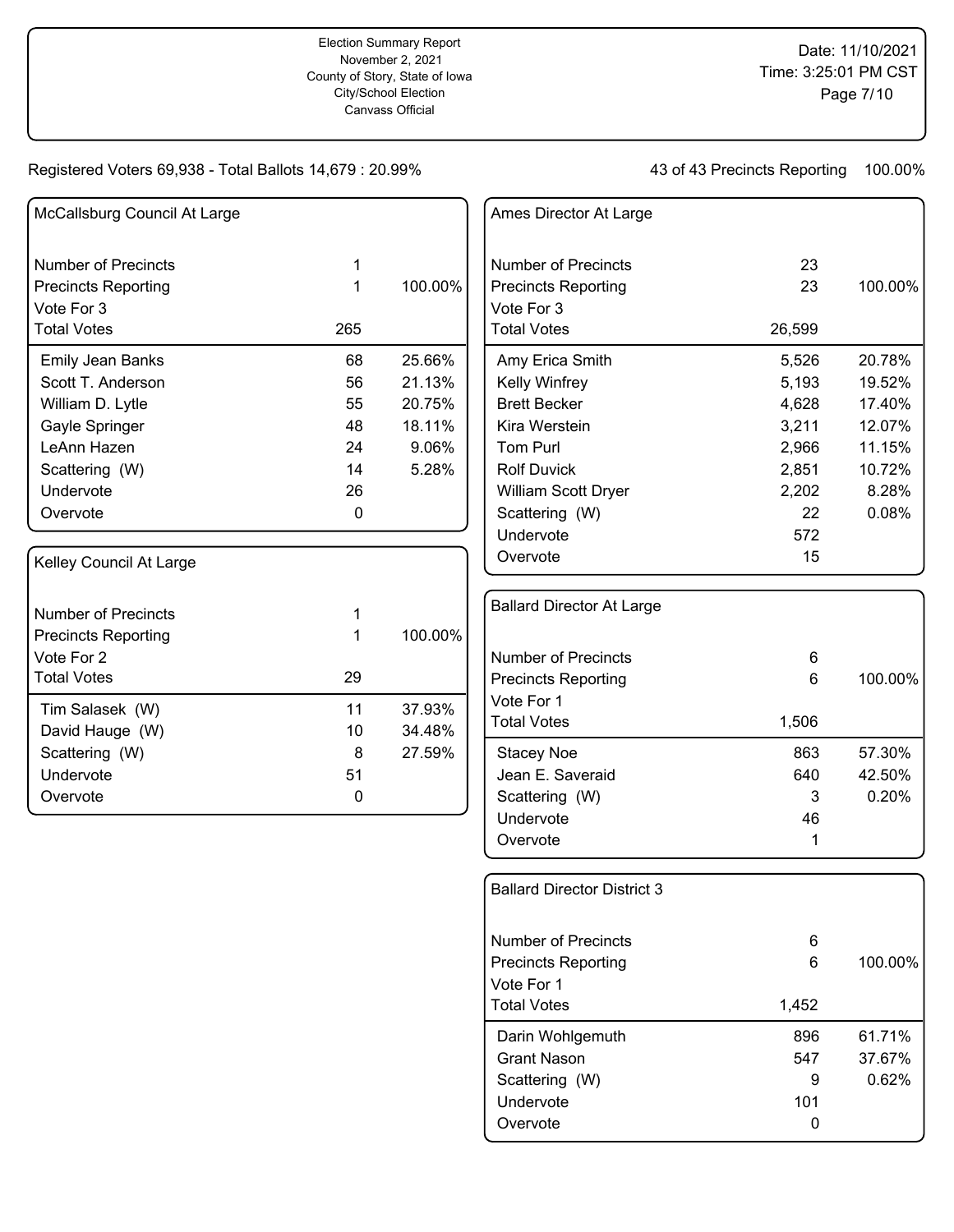43 of 43 Precincts Reporting 100.00%

| Collins-Maxwell Director At Large          |                |         | Colo-NESCO Director District 2 |                |         |
|--------------------------------------------|----------------|---------|--------------------------------|----------------|---------|
| <b>Number of Precincts</b>                 | 4              |         | <b>Number of Precincts</b>     | 7              |         |
| <b>Precincts Reporting</b>                 | 4              | 100.00% | <b>Precincts Reporting</b>     | $\overline{7}$ | 100.00% |
| Vote For 1                                 |                |         | Vote For 1                     |                |         |
| <b>Total Votes</b>                         | 330            |         | <b>Total Votes</b>             | 419            |         |
| <b>Cortney Schrock</b>                     | 322            | 97.58%  | Justin Jedlicka                | 412            | 98.33%  |
| Scattering (W)                             | 8              | 2.42%   | Scattering (W)                 | 7              | 1.67%   |
| Undervote                                  | 71             |         | Undervote                      | 112            |         |
| Overvote                                   | 0              |         | Overvote                       | 0              |         |
| <b>Collins-Maxwell Director District 1</b> |                |         | Colo-NESCO Director At Large   |                |         |
| <b>Number of Precincts</b>                 | 4              |         | <b>Number of Precincts</b>     | 7              |         |
| <b>Precincts Reporting</b>                 | 4              | 100.00% | <b>Precincts Reporting</b>     | $\overline{7}$ | 100.00% |
| Vote For 1                                 |                |         | Vote For 1                     |                |         |
| <b>Total Votes</b>                         | 341            |         | <b>Total Votes</b>             | 426            |         |
| Charles Bergmann                           | 337            | 98.83%  | John C. Fuller Jr.             | 405            | 95.07%  |
| Scattering (W)                             | 4              | 1.17%   | Scattering (W)                 | 21             | 4.93%   |
| Undervote                                  | 60             |         | Undervote                      | 105            |         |
| Overvote                                   | 0              |         | Overvote                       | 0              |         |
| Colo-NESCO Director District 1             |                |         | Gilbert Director At Large      |                |         |
| <b>Number of Precincts</b>                 | 7              |         | <b>Number of Precincts</b>     | 7              |         |
| <b>Precincts Reporting</b>                 | $\overline{7}$ | 100.00% | <b>Precincts Reporting</b>     | $\overline{7}$ | 100.00% |
| Vote For 1                                 |                |         | Vote For 2                     |                |         |
| <b>Total Votes</b>                         | 436            |         | <b>Total Votes</b>             | 2,173          |         |
| Katy McKinney                              | 433            | 99.31%  | Josh Bennett                   | 739            | 34.01%  |
| Scattering (W)                             | $\sqrt{3}$     | 0.69%   | Alexander Janorschke           | 494            | 22.73%  |
| Undervote                                  | 95             |         | Jim Savage                     | 377            | 17.35%  |
| Overvote                                   | $\mathbf 0$    |         | Amber Brice (W)                | 289            | 13.30%  |
|                                            |                |         | Mark Wibholm                   | 249            | 11.46%  |
|                                            |                |         | Scattering (W)                 | 25             | 1.15%   |
|                                            |                |         | Undervote                      | 301            |         |

Overvote 2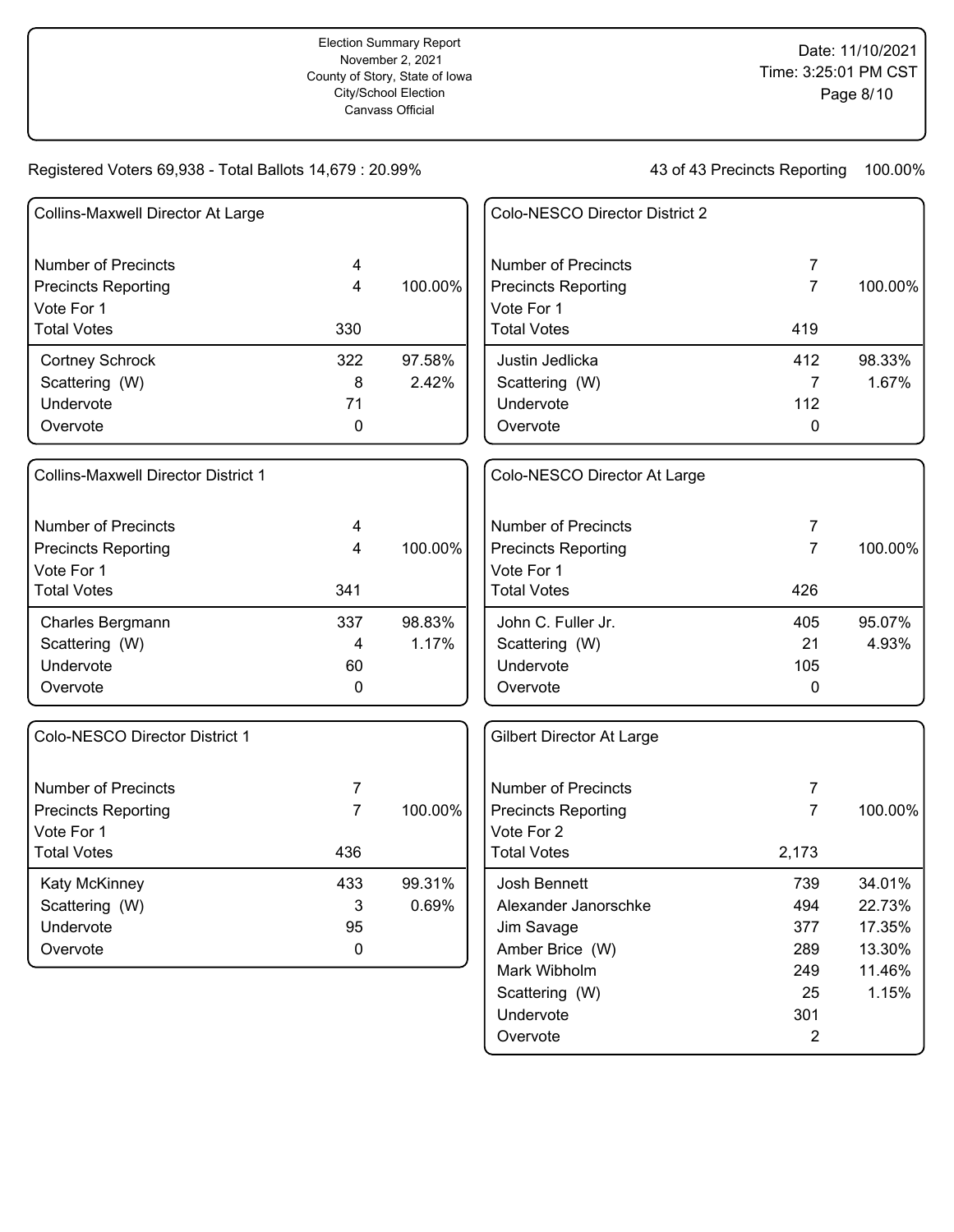| Nevada Director At Large     |                |         | Roland-Story Director At Large    |          |         |
|------------------------------|----------------|---------|-----------------------------------|----------|---------|
| <b>Number of Precincts</b>   | 11             |         | <b>Number of Precincts</b>        | 4        |         |
| <b>Precincts Reporting</b>   | 11             | 100.00% | <b>Precincts Reporting</b>        | 4        | 100.00% |
| Vote For 2                   |                |         | Vote For 2                        |          |         |
| <b>Total Votes</b>           | 2,318          |         | <b>Total Votes</b>                | 941      |         |
| Amici Hayek                  | 742            | 32.01%  | Matthew Dahlsten                  | 457      | 48.57%  |
| Joe A. Anderson              | 564            | 24.33%  | Erica Watts (W)                   | 275      | 29.22%  |
| <b>Charles Good</b>          | 402            | 17.34%  | Meghan McGonigal-Kenney (W)       | 157      | 16.68%  |
| Jean Watts                   | 324            | 13.98%  | Scattering (W)                    | 52       | 5.53%   |
| Austin Good                  | 263            | 11.35%  | Undervote                         | 329      |         |
| Scattering (W)               | 23             | 0.99%   | Overvote                          | $\Omega$ |         |
| Undervote                    | 122            |         |                                   |          |         |
| Overvote                     | 0              |         | United Director At Large          |          |         |
| North Polk Director At Large |                |         |                                   |          |         |
|                              |                |         | <b>Number of Precincts</b>        | 3        |         |
|                              |                |         | <b>Precincts Reporting</b>        | 3        | 100.00% |
| <b>Number of Precincts</b>   | 1              |         | Vote For 1                        |          |         |
| <b>Precincts Reporting</b>   | 1              | 100.00% | <b>Total Votes</b>                | 6        |         |
| Vote For 3                   |                |         | Lora Weyhrich                     | 6        | 100.00% |
| <b>Total Votes</b>           | 80             |         | Scattering (W)                    | 0        | 0%      |
| Perry Anderson               | 16             | 20.00%  | Undervote                         | 0        |         |
| <b>James Hill</b>            | 14             | 17.50%  | Overvote                          | 0        |         |
| Jordan Daggett               | 12             | 15.00%  |                                   |          |         |
| Jim Woosley                  | 11             | 13.75%  | <b>United Director District 2</b> |          |         |
| Dennis H. Goering            | 8              | 10.00%  |                                   |          |         |
| <b>Matthew Aicher</b>        | $\overline{7}$ | 8.75%   |                                   |          |         |
| Keith Bormann                | 6              | 7.50%   | <b>Number of Precincts</b>        | 3        |         |
| Benjamin Nerem               | 4              | 5.00%   | <b>Precincts Reporting</b>        | 3        | 100.00% |
| Cassie Kozelka               | $\overline{c}$ | 2.50%   | Vote For 1                        |          |         |
| Scot Knock                   | 0              | 0%      | <b>Total Votes</b>                | 6        |         |
| Corey Hoodjer                | 0              | 0%      | <b>Brenda Stanley</b>             | 6        | 100.00% |
| Scattering (W)               | $\mathbf 0$    | 0%      | Scattering (W)                    | 0        | 0%      |
| Undervote                    | 13             |         | Undervote                         | 0        |         |
| Overvote                     | 0              |         | Overvote                          | 0        |         |